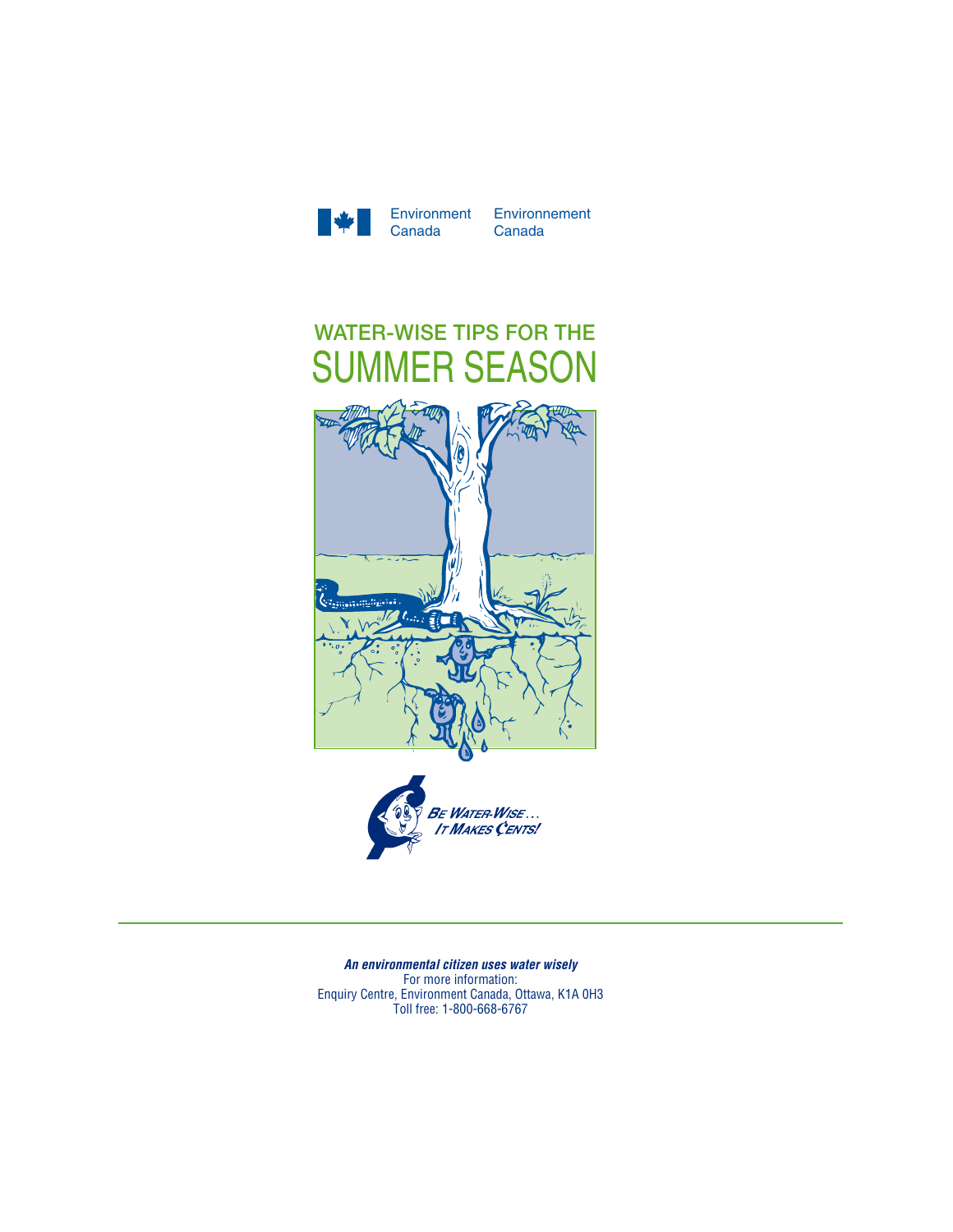Water use, on average, doubles during the summer months. Much of this increase is caused by needless water waste costing each of us more money. By using water wisely, you will waste less water, cause less stress on the treatment and distribution system, and save money.



## **uench your lawn's thirst**

Water your lawn once a week, but give it a thorough soaking. This will produce a deep root system and stronger grass. Daily watering results in shallow roots and weaker grass.

To quench your lawn's thirst, choose a sprinkler that delivers large flat droplets, and that best suits the size and shape of your lawn. A rotary type that spins in a circle is best.



Your lawn doesn't need much water to thrive — two to three centimetres of rain or water once a week is plenty. Place containers in various locations on your lawn while using the sprinkler to judge the amount of water being used.



## **iming is everything**

Water your lawn in the early morning for best results. Don't water it in the evening when prolonged dampness can cause disease and fungus. Avoid watering on windy days.



#### **rim your grass, don't shave it**

When you cut your lawn, leave it at least six centimetres long to provide shade for the roots. This will allow the soil to remain moist and require less watering.



# **rade in your grass**

Consider replacing your grass with drought-resistant plants and ground cover. You'll save water and time spent on upkeep. Ask your local gardener about drought-resistant plants that thrive in your area.





### **ain barrels are back!**

Collect rain water in an old barrel or other large container, and use the water on your garden. Use this water as an alternative to turning on the hose for newly transplanted material, window boxes, flower pots and container gardens. Rain water is actually better for your plants as it does not contain any chlorine and is at ambient temperature. Keep your rain barrel covered to prevent mosquitos breeding and for safety reasons.

visit our Web site: www.ec.gc.ca/water For information on Canada's freshwater resources,